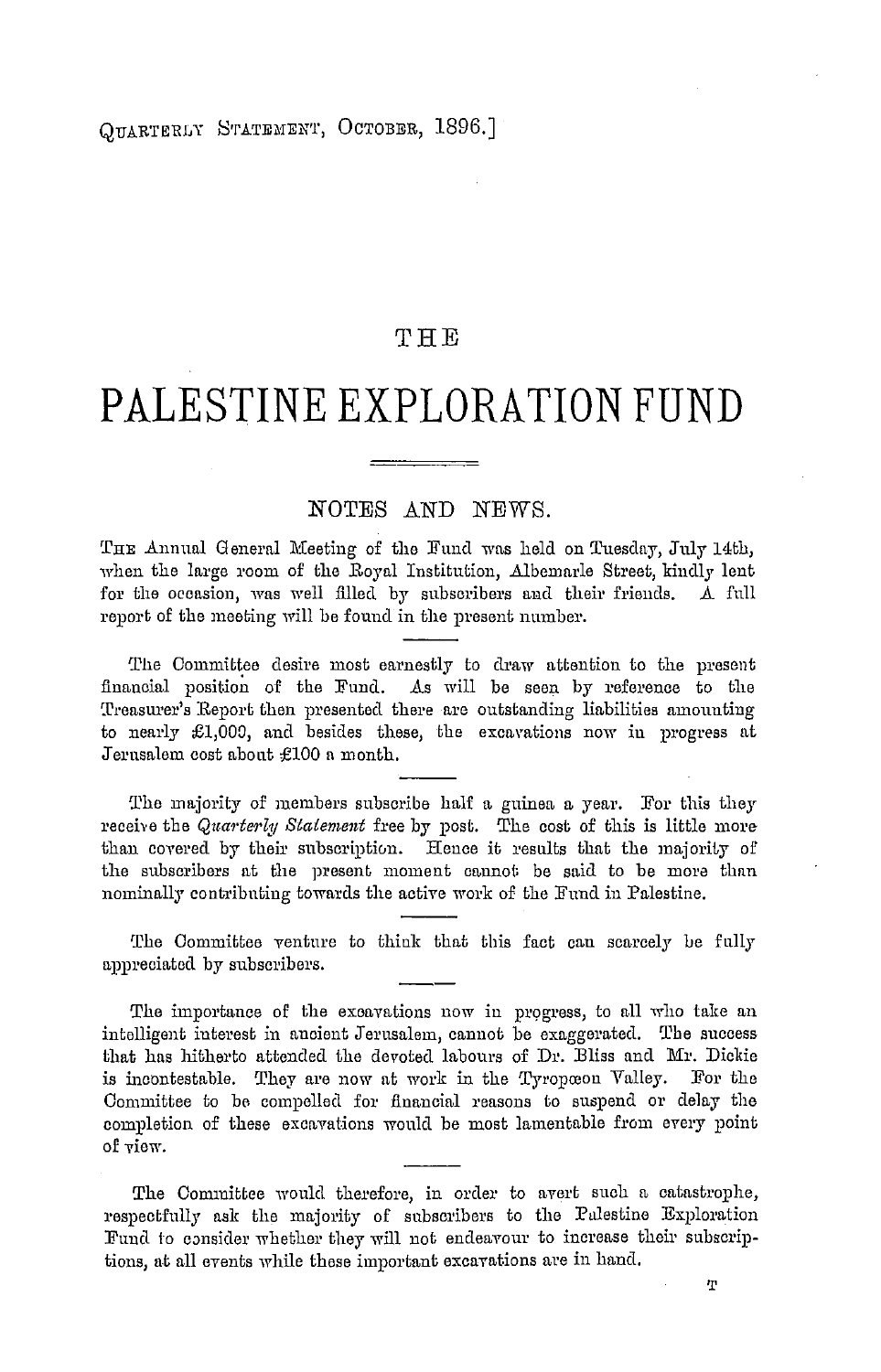## 276 NOTES AND NEWS.

If the majority of those who now subscribe lmlf a guinea would make it a whole guinea the anxiety of tho Committee, as regards the financial position of the Fund, would be greatly relieved.

At the same time any further contributions that the guinea subscribers might be liberal enough to make in response to the present urgent needs of the Fund would also be devoted to the acceleration of the excavations.

Dr. Bliss's excavations in the Tyropœon Valley have brought to light a very remarkable stone stairway, forming part of a road leading down from the city past the Pool of Siloam. This stairway is 24 feet broad, and on its eastern side is a parapet, apparently constructed to prevent passengers falling over the scarp which exists there. The steps aro 34 in number, so for as discovered. They are about  $7$  inches in height, and are arranged in a system of wide and narrow treads alternately, the wide treads measuring between 4 and 5 feet in breadth, and the narrow ones about one foot and a quarter. The stones composing these stairs are well jointed, and finely polished by footwear.

It is impossible not to be reminded by this most important discovery of the statement in Nehemiah iii, 15, that Shallun repairocl the gate of the fountain, the wall of the Pool of Siloam, by the King's Gardon, "ancl unto *the stairs that go down from the City of David.*" It is not snggested that these newly discovered stairs are identical with those mentioned by Nehemiah, but possibly they may be on the samo site.

As will be seen on the plan accompanying Dr. Bliss's report, this stairway is less than 30 feet west of the western wall of the (present) Pool of Siloam.

Also another paved roadway leading down from the city has been discovered near the top of the hill, a little east of David's Tomb, and apparently continuous with the long street which runs through tho city from the Damascus Gate, and traverses the present Jewish quarter.

In its width, in its korb on either side, in the size and appearance of its slabs, and in its inclination, this street resembles the one found in the Tyropœon Valley.

Students of Jerusalem topography have long been of opinion that such a roaclway existed in this situation. The main thoroughfares of a o{ty are apt to remain in the samo spots from age to age, and it has always beon thought probable that the groat central street of the Holy City was continued further south than the present wall.

Of quite special interest is the rock tomb near the Tombs of the Kings described by Mr. Dickie. It is the only rock tomb with a vertical shaft which has yet been discovered in South Palestine.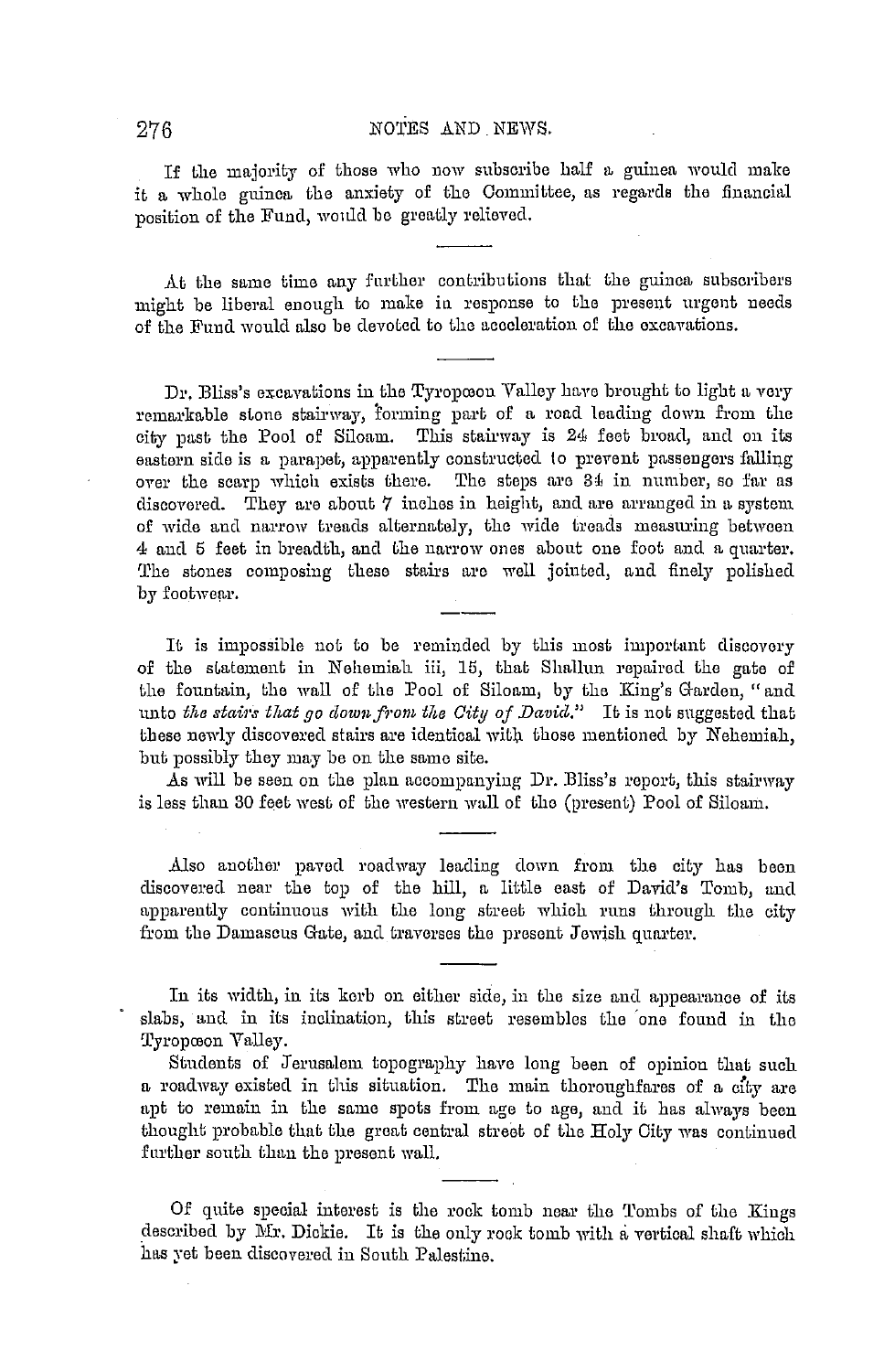#### NOT.ES AND NEWS, ·277

The income of the Society, from June 23rd to September 19th, 1896. was-from annual subscriptions and donations, including Local Societies, £234 6s. 10d.; from all sources-£551 0s. 4d. The expenditure during the same periocl was £629 *ls. Bel.* On September 21st the balance in the Bank was £148 *ls. 2cl.* 

In the "Mittheilungen" of the German Palestine Society Herr von Schick reports that in his latest examination of the Church of the Holy Sepulchre he has become convinced that under the present Golgotha there is really rock, and has found the crevice of which former Pilgrims speak, in which a man could lie down. Also north-west of the Holy Sepulchre, under the Greek Patriarchate, he has discovered the cave in which a hermit formerly dwelt.

Herr von Schick reports discovery of some tombs outside Jerusalem, about 500 feet north of the new gate. They are partly cut in the rock, partly built of masomy. They still contain bones. Herr von Schick consiclers them to be Christian.

Herr von Schick's elaborate report on the Church of the Ascension will be found in the present number. It is illustrated with plans.

Dr. Post's "Flora of Syria, Palestine, and Sinai," is now ready, and may be .obtuinecl on applieation to the author at Beirfrt. *(See* aclvertisement.)

The work embraces 126 orders, 850 genera, and 3,416 species, many of the latter, as well as numerous varieties, being new to science. It is illustratecl by 445 woodcuts, and a coloured map, showing the botanical regions of the clistrict coverecl. It contains a general analytical key to all the orders, ancl special keys to the larger tribes and genera. Much labour has been expended on these keys, and it is hoped that, by their means, the usefulness of the book will be greatly increased, especially for students and travellers.

*'\Ve* have received from Mr. Gray Hill an uccount of a, visit lately macle by him to Petra, which, it is hoped, will appear in the next number of the *Qucwterly Statement.* 

Mr. G. H. Skipwith, in a letter addressed to the "Academy," writes:-" My object in writing .... about Jeremiah is chiefly to inquire of those interested in the exploration of Palestine, whether valuable results might not possibly be obtained by a careful examination of the site of Anathoth. The images of Anath, from which the place is said to have derived its name, cannot have outlasted the reformation of Josiah (Robertson Smith, 'Rel. Sem.,' 2nd ed., p. 211). But here, as early as the reign of Solomon, was situated the estate and place of exile of the deposed high priest Abiathar  $(1 \text{ Kings ii}, 26, 27)$ . .• . . . Even the legend in 2 Mace. ii, is not without instruction for the explorer. The site of Anathoth is known. Is it possible that it may yield monuments of its ancient importance? "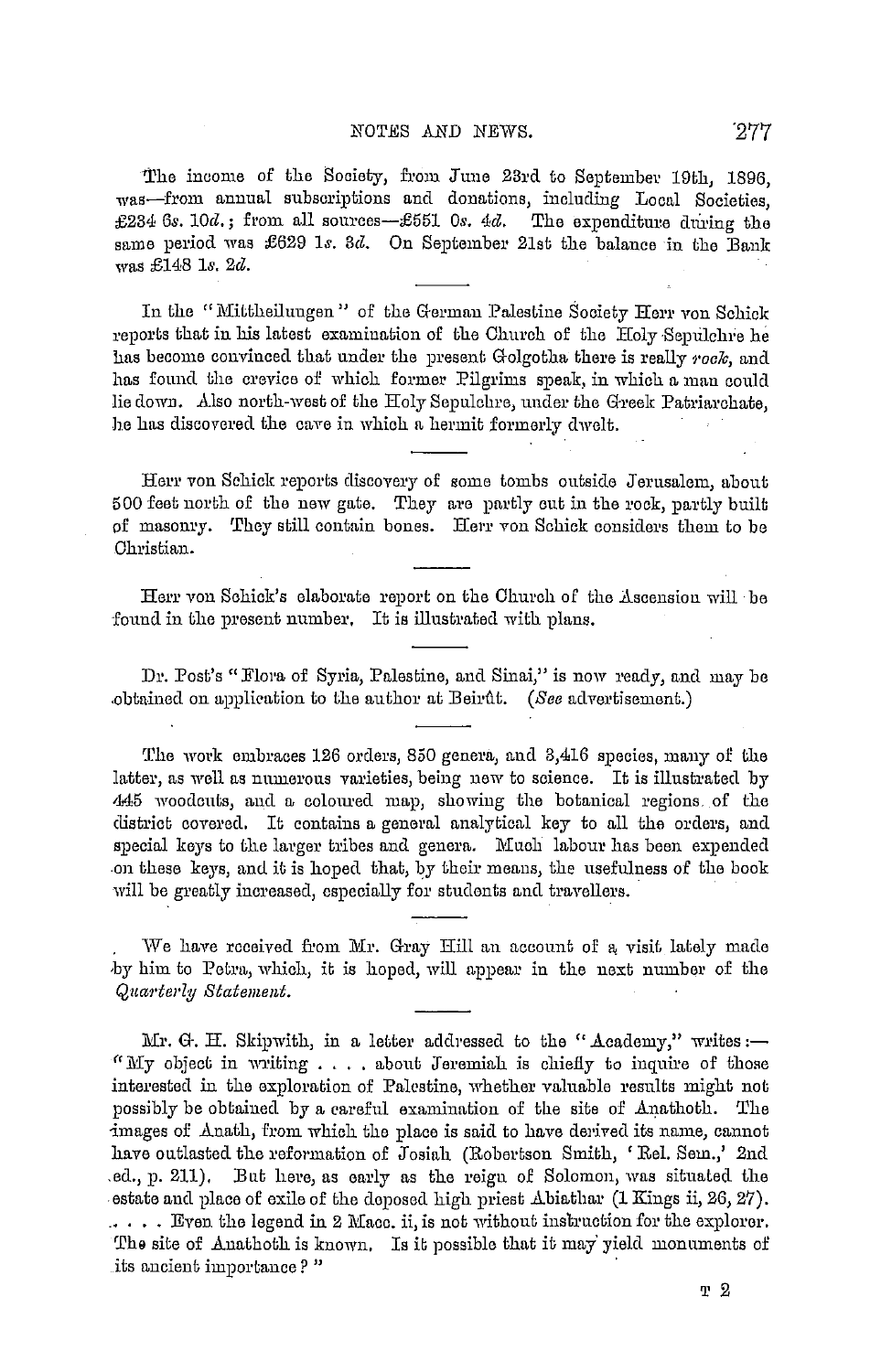The Rev. J. J. C. Valpy, of Elsing Rectory, writes:-" In the Quarterly Statement for July, p. 232, I read: 'Area Atad . . . . beyond Jordan . . . . difficult,' i.e., across the Jordan. Does beyond Jordan mean across? I will endeavour to show to the contrary. The ancients knew only of Jordan as the river flowing from lake to sea. To writers of central west Palestine what was north of the northern end of Jordan was 'beyond Jordan.' 'Beyond Jordan, Galilee of the Gentiles,' means bayond the northern end of Jordan. Similarly, in Gen. 1, 11, beyond Jordan will mean, not across Jordan, but south of the southern end of Jordan. As in one case, so in the other, beyond is not  $=$  across."

The first portion of M. Clermont-Ganneau's work, "Archaeological Researches in Palestine," is now ready, and being sent to subscribers.

Memo. for Subscribers to the Survey of Palestine.—In the original programme it was intended that the "Archaeological Researches" of M. Clermont-Ganneau should be published in one volume, but the work increased so much since its commencement that the Committee found it necessary to arrange for the publication of the whole in two volumes. Vol. II has been published in advance for the reasons stated in the prefatory note.

Vol. I, which treats of Jerusalem and its neighbourhood, is well forward, and, when ready, will be sent out to the first 250 Subscribers without any increase in their subscriptions for the full set.

There are only a few copies of the sets left at the price of  $\mathcal{L}7$  7s. When these have been cleared out the price will be raised to £12 12s. (See advertisement in fore-part of Journal.)

A third and revised edition of "Syrian Stone Lore," by Lieut.-Colonel Conder, R.E., is now ready.

An important work by Lieut.-Colonel Conder, R.E., entitled, "The Latin Kingdom of Jerusalem"--1099" to 1292 A.D.-and describing the condition of Palestine under the Crusaders, is in the press, and will be ready in January. It is based on the chronicles and contemporary accounts, both Christian and Moslem, and on the information collected during the progress of the Survey, with descriptions of the scenes of the important events, and other information not to be found in previous histories of the Crusades. The whole will form an octavo volume of about 400 pages, with two maps, giving the Crusading names and boundaries of the "Fiefs" throughout Palestine.

The following works have recently been issued by the Palestine Pilgrims' Text Society :-

Part 14 of Book III of Marino Sanuto's "Secrets for True Crusaders to Help-Them to Recover the Holy Land, A.D. 1321." Translated by Aubrey Stewart, M.A. Geographical [notes by Lieut.-Colonel Conder, R.E., with three maps.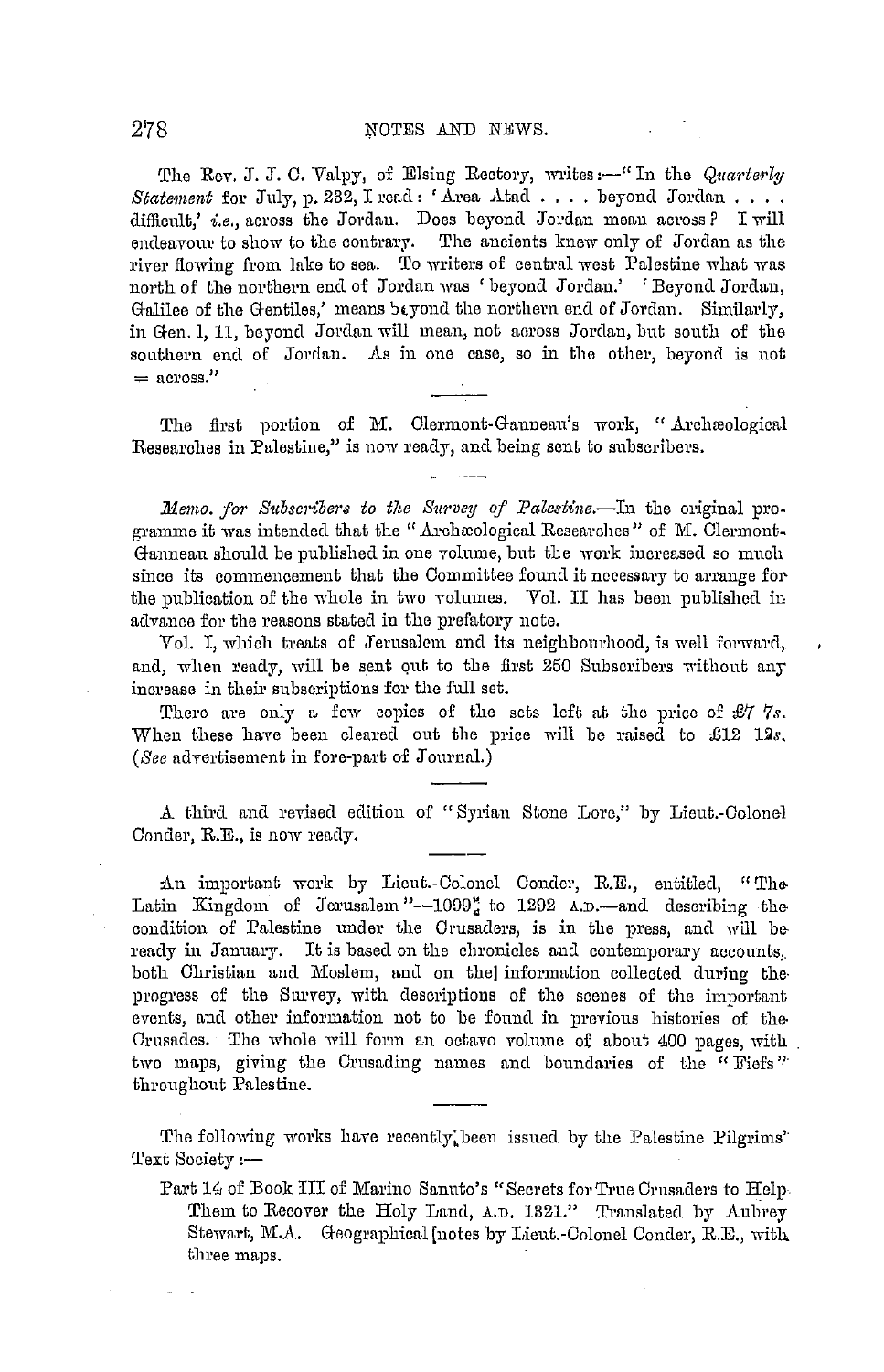- "Burchard of Mount Sion (1280 A D.)." Translated from the original Latin by Aubrey Stewart, M.A. With geographical notes by Lieut. Colonel Conder.
- "Jacques de Vitry (1180 A.D.)." Part of the Abbreviated History of Jerusalem. Translated from the original Latin by Aubrey Stewart, M.A.

To be followed by Bohaeddin's "Life of Saladin," which is now in the press.

A complete set of the Palestine Pilgrims' Text Translations in 12 volumes, with Index, bound in cloth; price, £10 10s.

Branch Associations of the Bible Society, all Sunday Schools within the Sunday School Institute, the Sunday School Union, and the Wesleyan Sunday School Institute, will please observe that by a special Resolution of the Committee they will henceforth be treated as subscribers and be allowed to purchase the books and maps (by application only to the Secretary) at reduced price.

'l'he Committee have to acknowledge with thanks the following donation to the Library of the Fund  $:$ --

"Travel-Pictures from Palestine." By James Wells, D.D. From the .Author.

The Committee will be glad to receive donations of Books to the Library of the Fund, which already contains many works of great value relating to Palestine and other Bible Lands. A catalogue of Books in the Library is published in the July *Quarterly Statement,* 1898.

Mr. George Armstrong's Raised Map of Palestine is on view at the office of the Fund. A circular giving full particulars about it will be sent on application to the Secretary.

The third edition of the new Collotype Print or Photo-relief from a specially prepared copy of the Raised Map of Palestine is now ready. Price to subscribers, *2s.* 3d.; non-subscribers, 3s. 3d., post free.

The print is on thin paper, measuring 20 inches by  $28\frac{1}{2}$  inches.

It having again been reported to the Executive Committee of the Palestine Exploration Fund that book hawkers are representing themselves as agents of the Society, the Committee have to caution subscribers and the public that they have no book hawkers of any sort or kind in their employ, and that NONE OF THEIR WORKS ARE SOLD BY ANY ITINERANT AGENTS.

The museum of the Fund, at 24, Hanover Square, is now open to subscribers between the hours of 10 a.m. and 5 p.m., every week-day except Saturdays, when it closes at 2 p.m.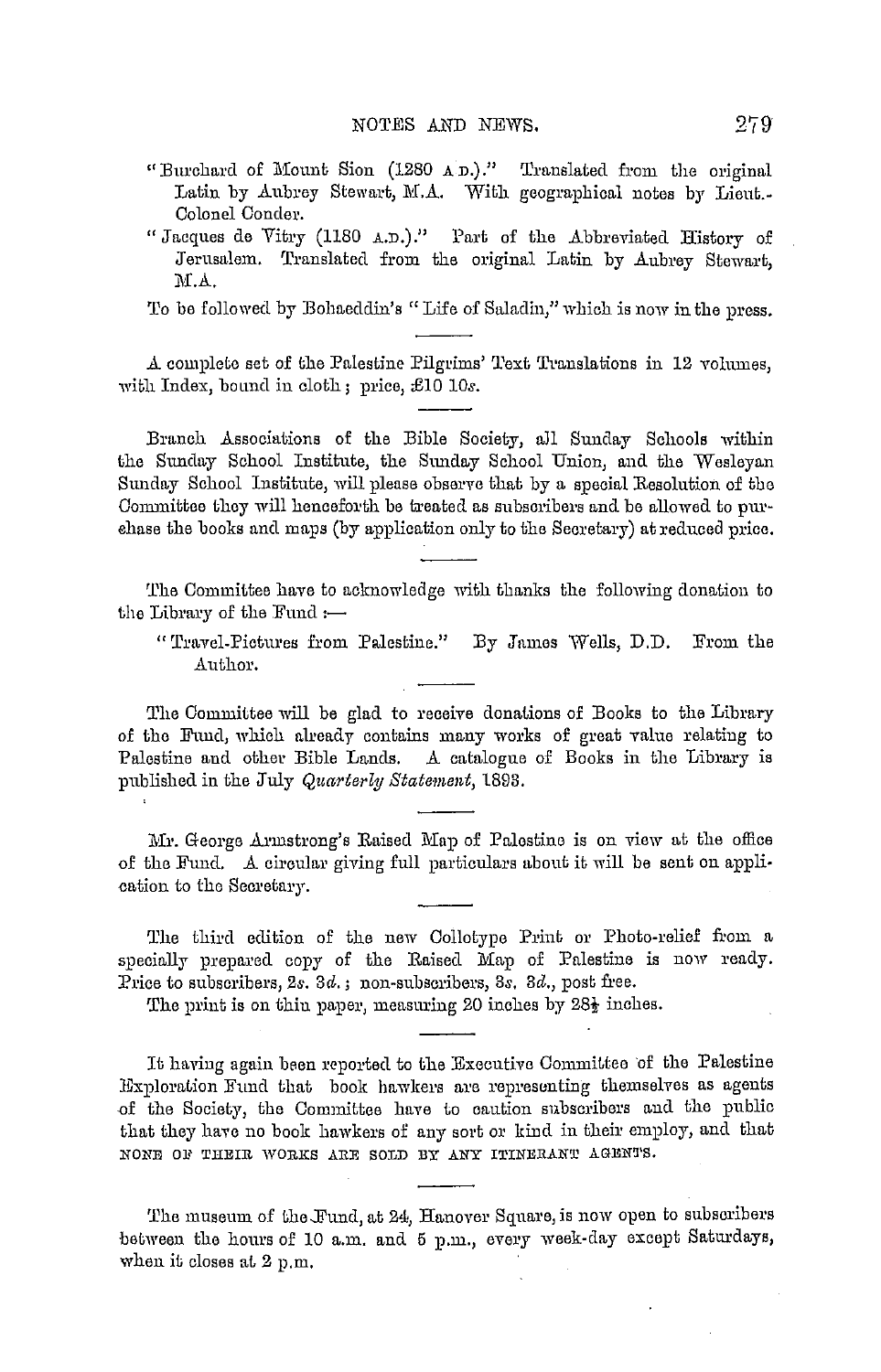It may be well to mention that plans and photographs alluded to in the reports from Jerusalem and olsewhere cannot all be published, but all are preserved in the offices of the Fund, where they may be seen by subscribers.

Subscribers are requested to note that the following oases for binding, casts, and slides can be had by application to the Assistant Secretary at the Office of the  $Fund:$ --

Cases for binding Herr Schumacher's "Jaulân," 1s. each.

Cases for binding the *Quarterly Statement*, in green or chocolate, 1s. each, Cases for binding "Abila," "Pella," and "'Ajlûn" in one volume, ls. each.

Casts of the Tablet, with Cuneiform Inscription, found at Tell el Hesy, at a depth of 35 feet, in May, 1892, by Dr. Bliss, Explorer to the Fund. It belongs to the general diplomatic correspondence carried on between Amenhotep III and IV and their agents in various Palestinian towns. Price *2s. 6d.* each.

Casts of the Ancient Hebrew Weight brought by Dr. Chaplin from Samaria, price *2s. 6d.* each.

Casts of an Inscribed Weight or Bead from Palestine, forwarded by Professor Wright, Cambridge, Mass., U.S.A., price 1s. each.

Lantern slides of the Raised Map, the Sidon Sarcophagi, and of the Bible places mentioned in the catalogue of photos and special list of slides.

In order to make up complete sets of the *Quarterly Statement* the Committee will be very glad to receive any of the back numbers.

While desiring to give publicity to proposed identifications and other theories advanced by officers of the Fund and contributors to the pages of the Quarterly Statement, the Committee wish it to be distinctly understood that by publishing them in the *Quarterly Statement* they neither sanction nor adopt them.

Subscribers who do not receive the *Quarterly Statement* regularly are asked to send a note to the Secretary. Great care is taken to forward each number to those who are entitled to receive it, but changes of address and other causes occasionally give rise to omissions.

The authorised lecturers for the Society are-

#### AMERICA.

- (1) The Building of Jerusalem.
- (2) *The Ovei·tlwow of Jerusalem.*
- (3) The Progress of the Palestine Exploration.

Professor Theodore F. Wright, Ph.D., 42, Quincy Street, Cambridge, Mass., Honorary General Secretary of the Palestine Exploration Fund for the United States. His subjects are as follows: $-$